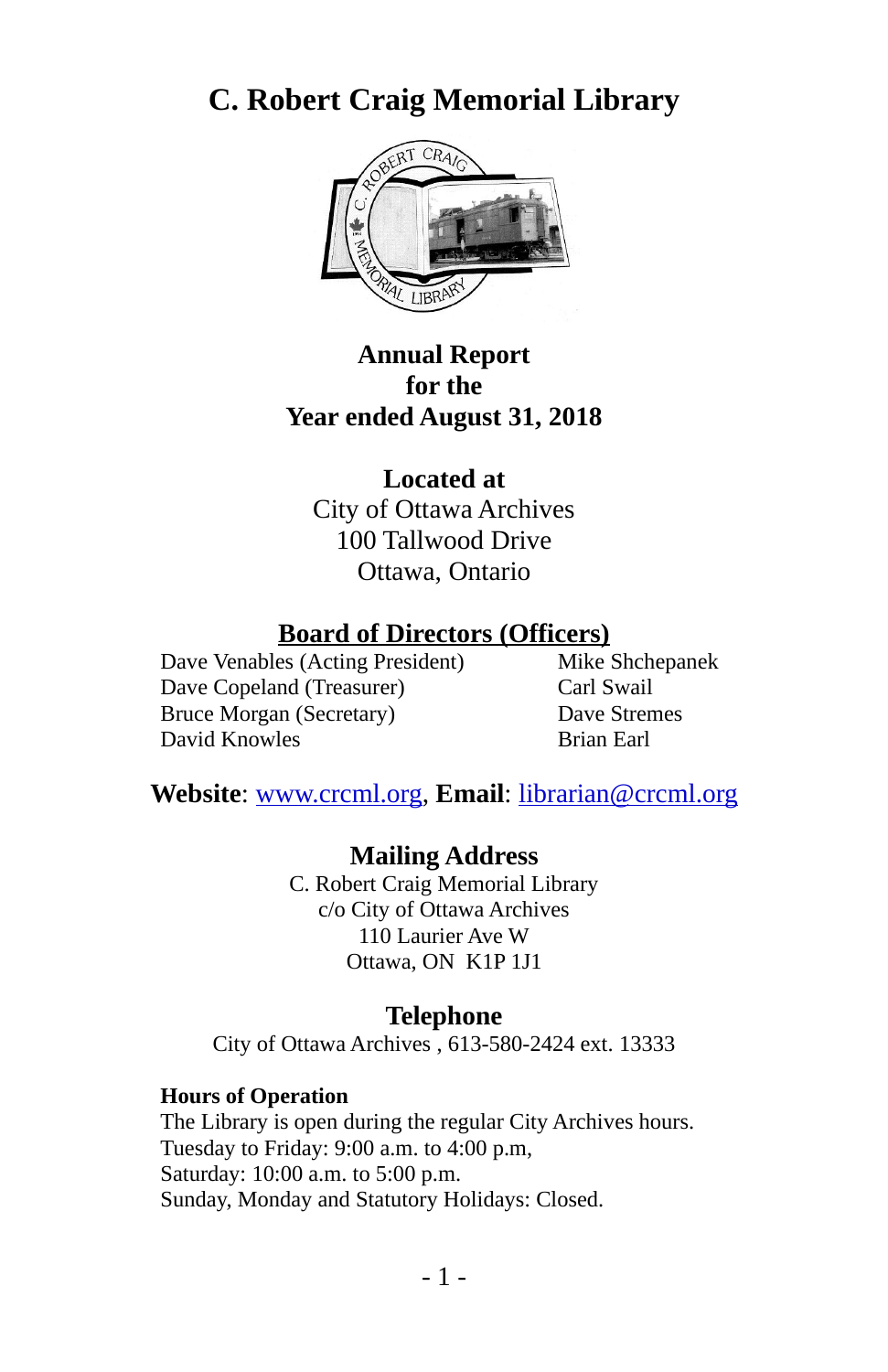# **Table of Contents**

| Reports of the Officers                    |
|--------------------------------------------|
| Librarian's Reports                        |
| Library Members, Donors and Volunteers. 14 |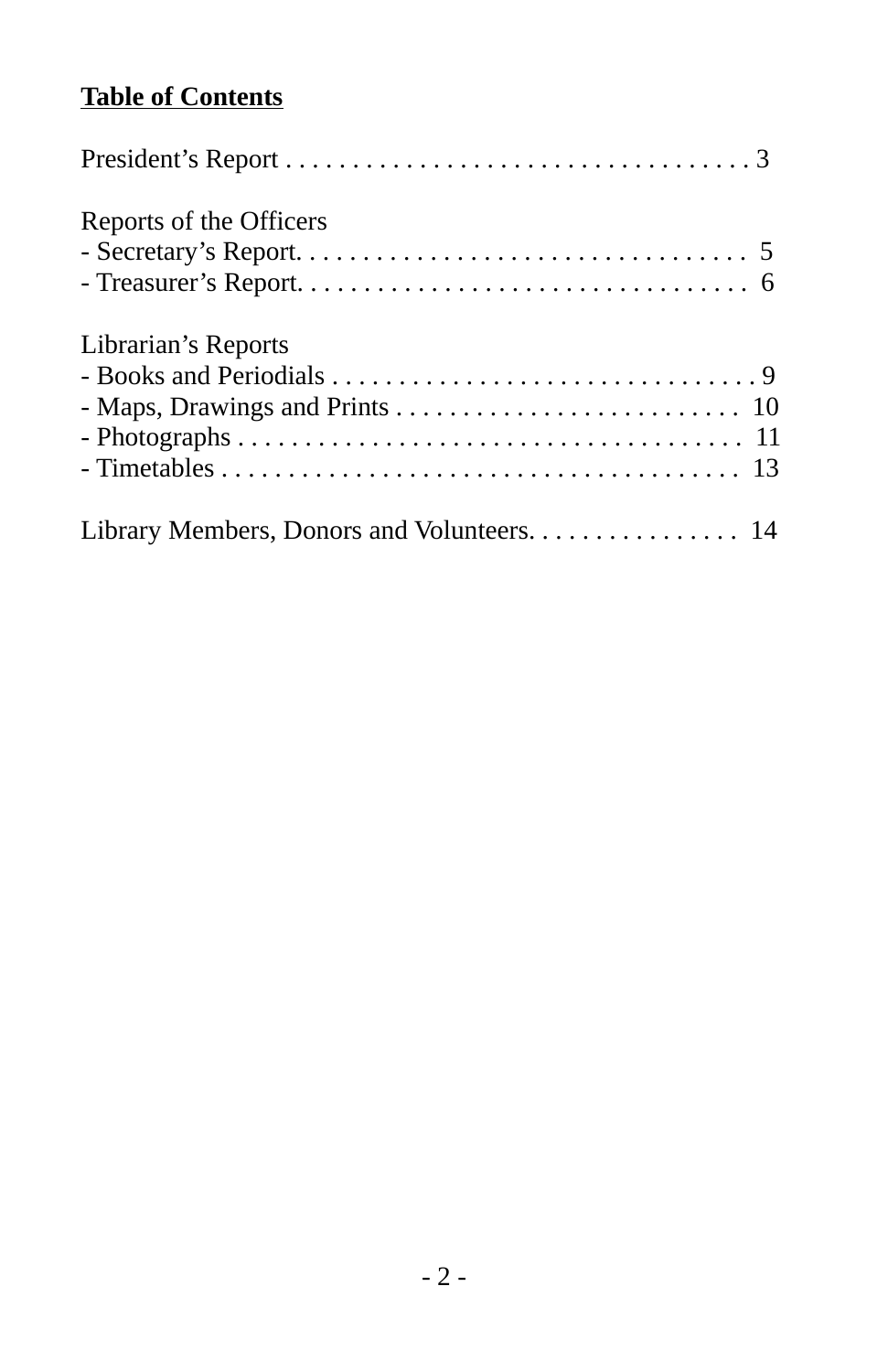# **President's Report**

The past year has again been both busy and challenging accompanied by successes.

Our direct involvement in the triage process of the City Archives for new donated material has been working well. It can still be a slow process as the resources available from the Archives are getting scarcer and the volume of material that we have been processing continues to be high. The cataloguing and assessing of the donation from the Dennis Peters estate is almost complete and other, smaller, donations were received periodically throughout the year. The quantity of material has been significant and at times has taxed the human resources of the Archives. Nevertheless, I would like to take this opportunity to recognise the unstinting support that we have received over the past year from Paul Henry and his staff despite the additional responsibilities that budget adjustments have forced on them. Without their dedication, progress would have been significantly slower.

The integration of the photographic collection information with low-resolution scanned images into the Library asset management system is a continuous process. Progress has been greatly facilitated through the addition of more volunteers to deal with the growing number of photographic collections that have been donated. The magazines and the remaining data sources will be added over the course of the coming year. When this is completed it will greatly enrich the already valuable reservoir of information that is held by the Library.

The current, more dynamic web site, has been in operation for almost 2 years. Linking the information on the Library's collections to the asset management system lets Library users search it over the Internet. This feature has greatly facilitated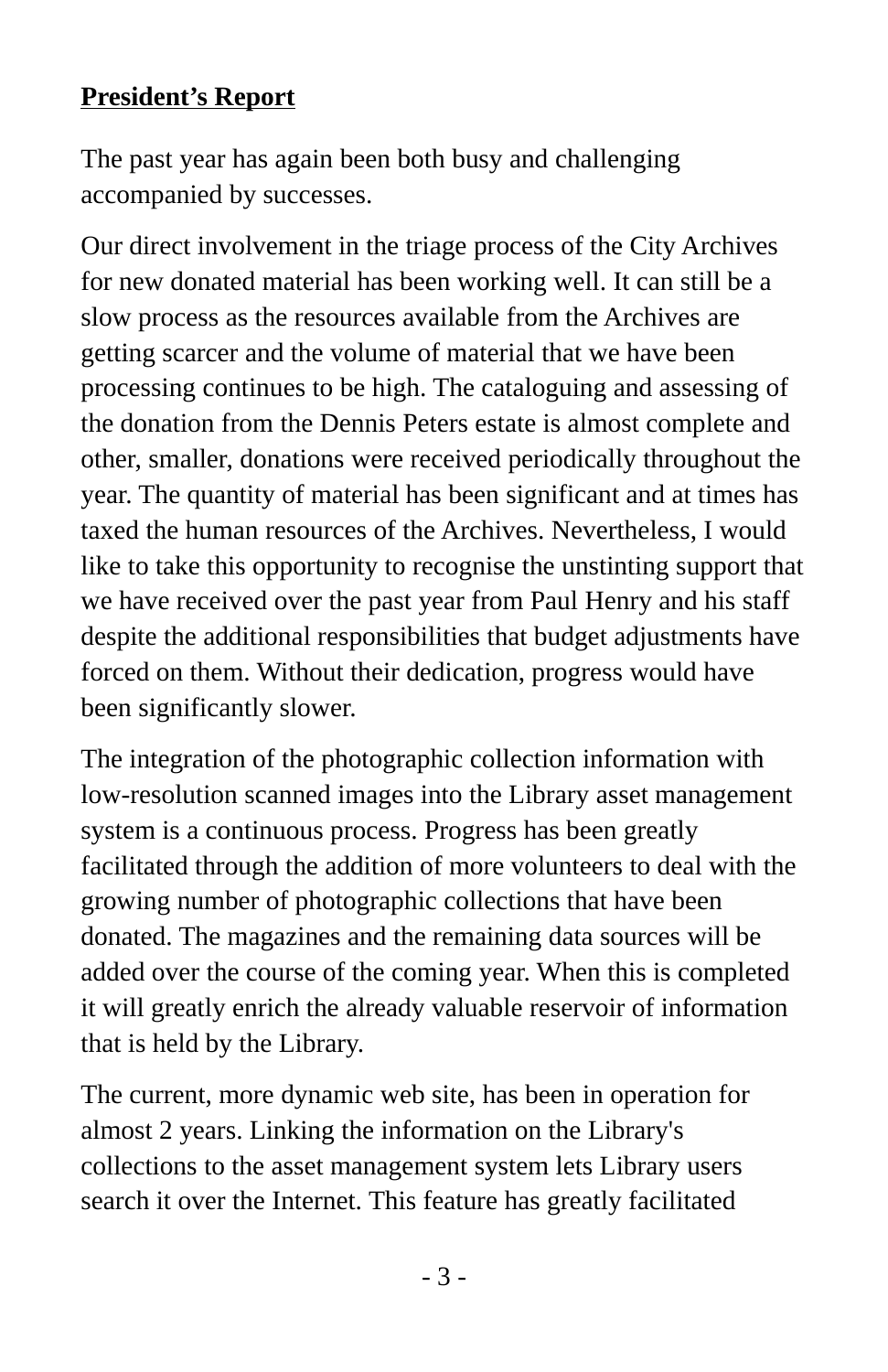access to the Library's information for those who live outside of the National Capital Region. It is also paying dividends as demonstrated by the number of enthusiasts from across the country and in the US who purchased surplus books over the past year.

In addition to the foregoing positives, there remain the challenges of increasing the Library's membership to guarantee its fiscal viability and of expanding overall awareness of this valuable resource to ensure its continued relevance.

I have used the sage words of our previous president, Dennis Peters, in my closing remarks in my two previous President's reports. It will come as no surprise that I want to leave you with that same thought this year as it is an important statement of purpose for us all. I am sure that you would agree that our achievments over the past 12 months demonstrate the importance of and our committment to it.

"The one word to guide our future endeavours is relevance. With the challenge of declining memberships, book and magazine sales, volunteer numbers and revenues, we must broaden our impact by delivering relevant content to a broader audience. By creating awareness that the Library adds value to research, learning or hobby activities we will ensure that issues that could potentially impair the Library's long-term sustainability are addressed and that it is an essential stop for anyone, anywhere who is interested in Canadian railways."

Dave Venables, Acting President.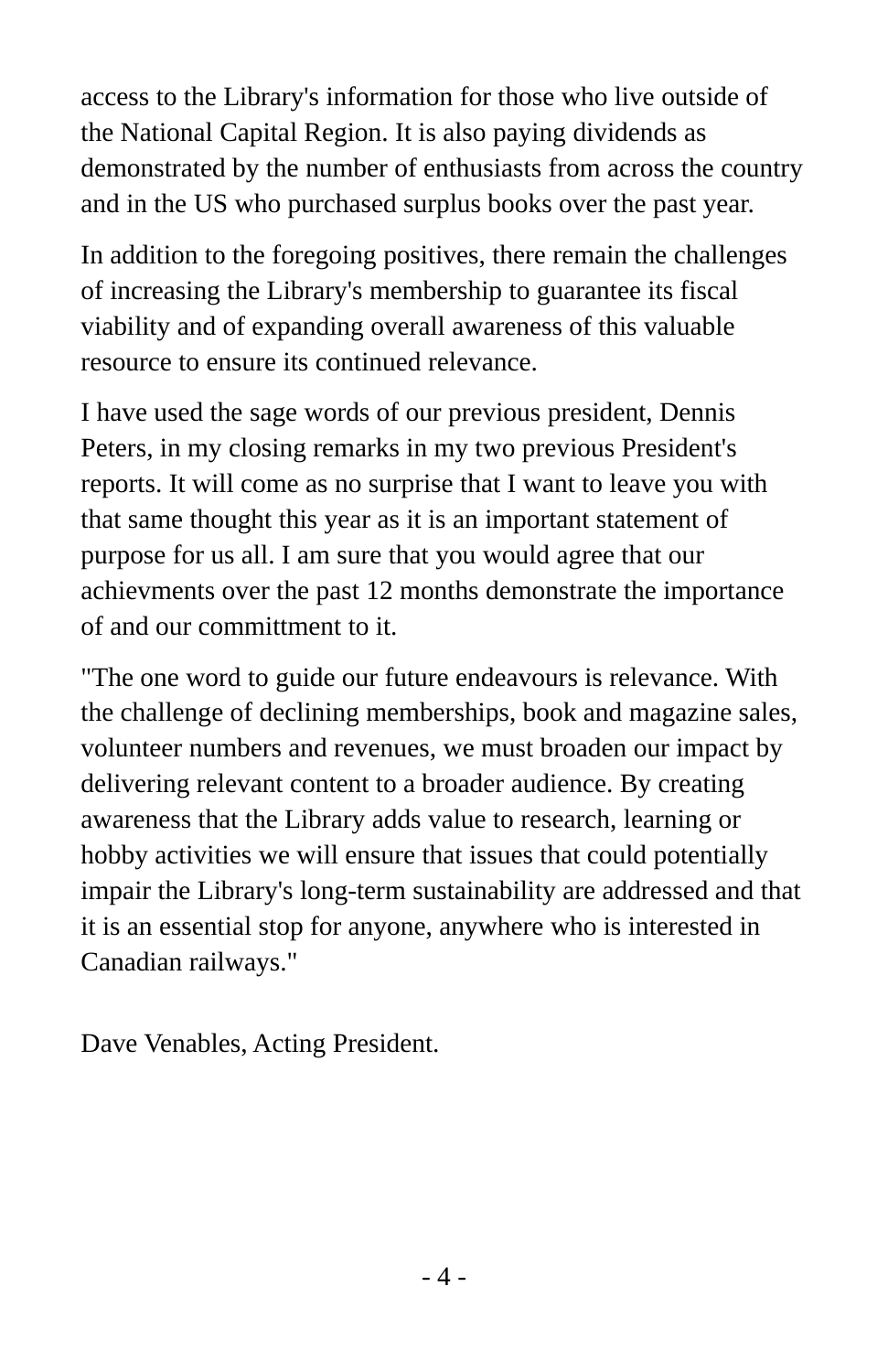#### **Reports of the Officers**

# **Secretary**

The Directors met three times (January 10, April 14 and September 13) in person and once by telephone (June 28) since the last AGM on December 9, 2017. The main areas of discussion and resolution were incorporation of donations into the Library via the Archives Intake policy, which included pre-screening by Library volunteers and triage by the Archives staff. We are delighted to have received several donations of photos (from Mills, Patterson and Shrubsole) and other collections are being negotiated. A standard Deed of Gift form has been approved, to document what is received, and to obtain assignment of copyright where applicable. Donated books now are usually redundant, and if accepted, the redundant books are listed on the website as "For Sale" to the public, (at a reduced cost to members).

A downsized storage unit was rented at Dymon on Carling to enhance our pre-screening of donations. During the year, Dave Copeland enabled various databases on the Library's new web site, now allowing access to searchable book listings, and thumbprint scans of the vast photo collection, and an ongoing effort is underway to introduce an updated listing of periodicals and maps/drawings.

Bruce Morgan, Secretary.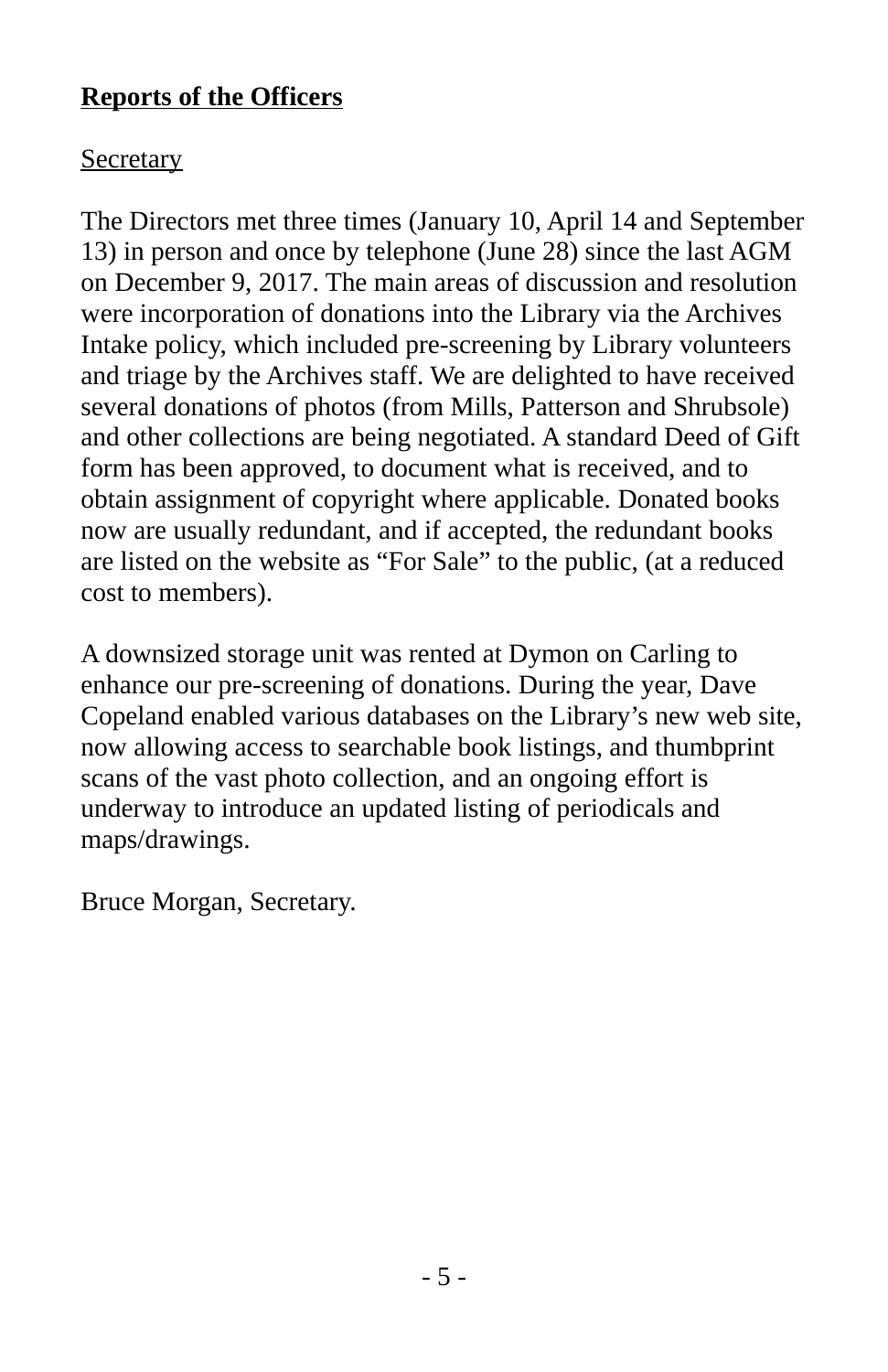#### Treasurer

This is my first report as Treasurer. Based on prior experiences I have set up the financial record in Quicken. This has greatly simplified the recording and the reporting processes. I have also created a database based Membership system with integrated tax receipt recording, distribution and reporting.

As mentioned in last years report, we downsized our storage locker in December 2017 so our current year's expense will decrease but it is still our largest single expense. It is hoped that we will be able to move to an even smaller locker in the future.

It is the practice of the Library to engage an independent review of the financial statements, and again this year we have asked Leslie Goodwin to perform this review. However, due to Mr. Goodwin's availability and the scheduling of the Annual General Meeting at an earlier date than in the past, the review is not yet complete, and so the Financial Statement is presented without the usual Review Letter. When it is available, it will be presented to the Board and reported to the membership.

Dave Copeland, Treasurer.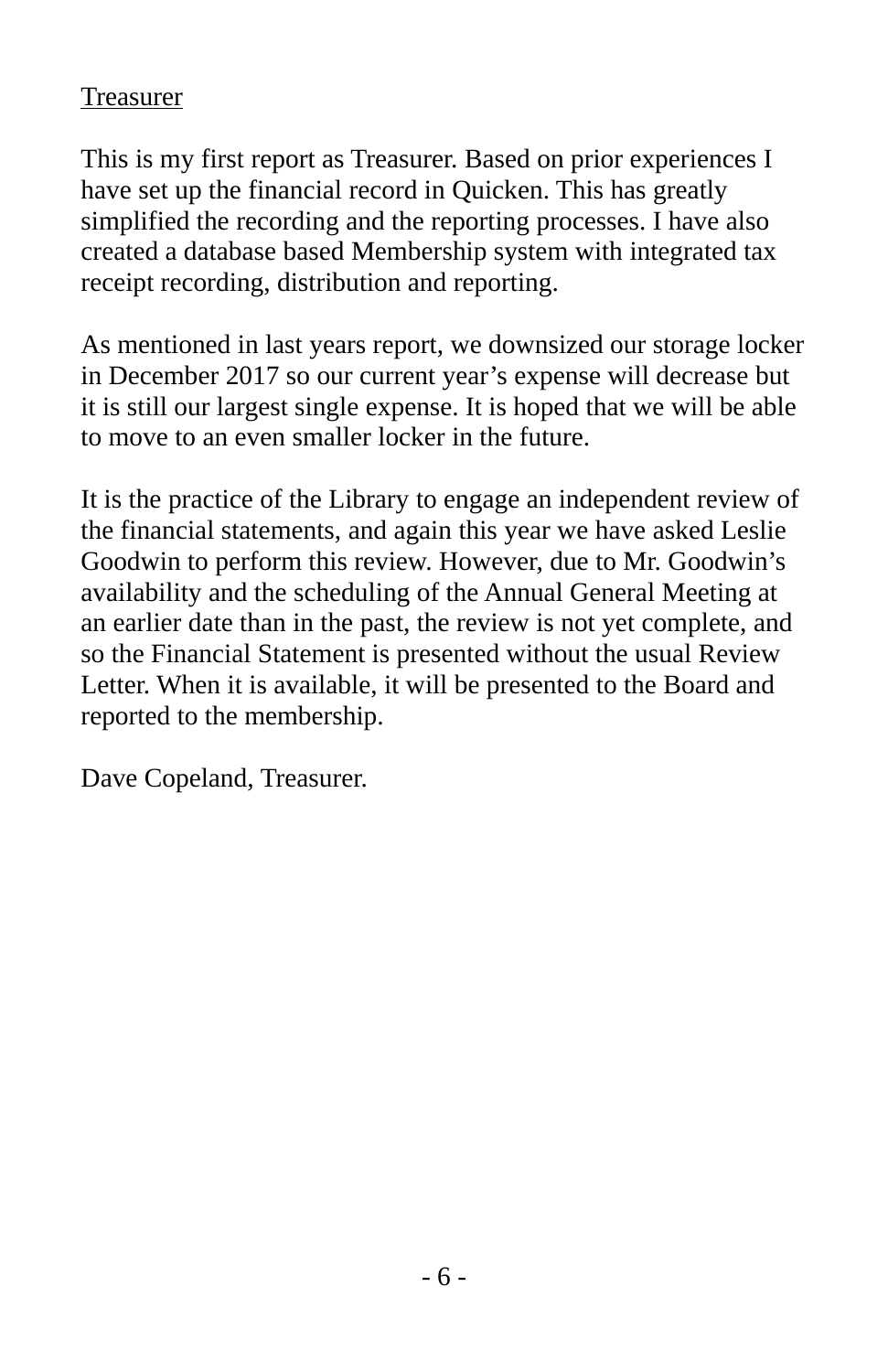## **C. Robert Craig Memorial Library Financial Statement for the Year ending August 31, 2018**

#### Statute and Nature of Operations

The corporation, a private corporation without share capital, incorporated under the Canada Not-for-profit Corporations Act, operates a memorial library, non-profit organization.

| <b>Balance Sheet - As of 8/31/2018</b>  |                                                                              |                                        |  |
|-----------------------------------------|------------------------------------------------------------------------------|----------------------------------------|--|
| Account                                 |                                                                              | Balance                                |  |
| <b>ASSETS</b><br>Cash and Bank Accounts | <b>Chequing Account</b><br>PayPal Account<br>CashOnHand<br><b>Total Cash</b> | 10,178.44<br>0.00<br>0.00<br>10,178.44 |  |
| <b>TOTAL ASSETS</b>                     |                                                                              | 10,178.44                              |  |
| <b>LIABILITIES &amp; EQUITY</b>         |                                                                              |                                        |  |
| <b>LIABILITIES</b><br><b>EQUITY</b>     |                                                                              | 0.00<br>10,178.44                      |  |
| <b>TOTAL LIABILITIES &amp; EQUITY</b>   |                                                                              | 10,178.44                              |  |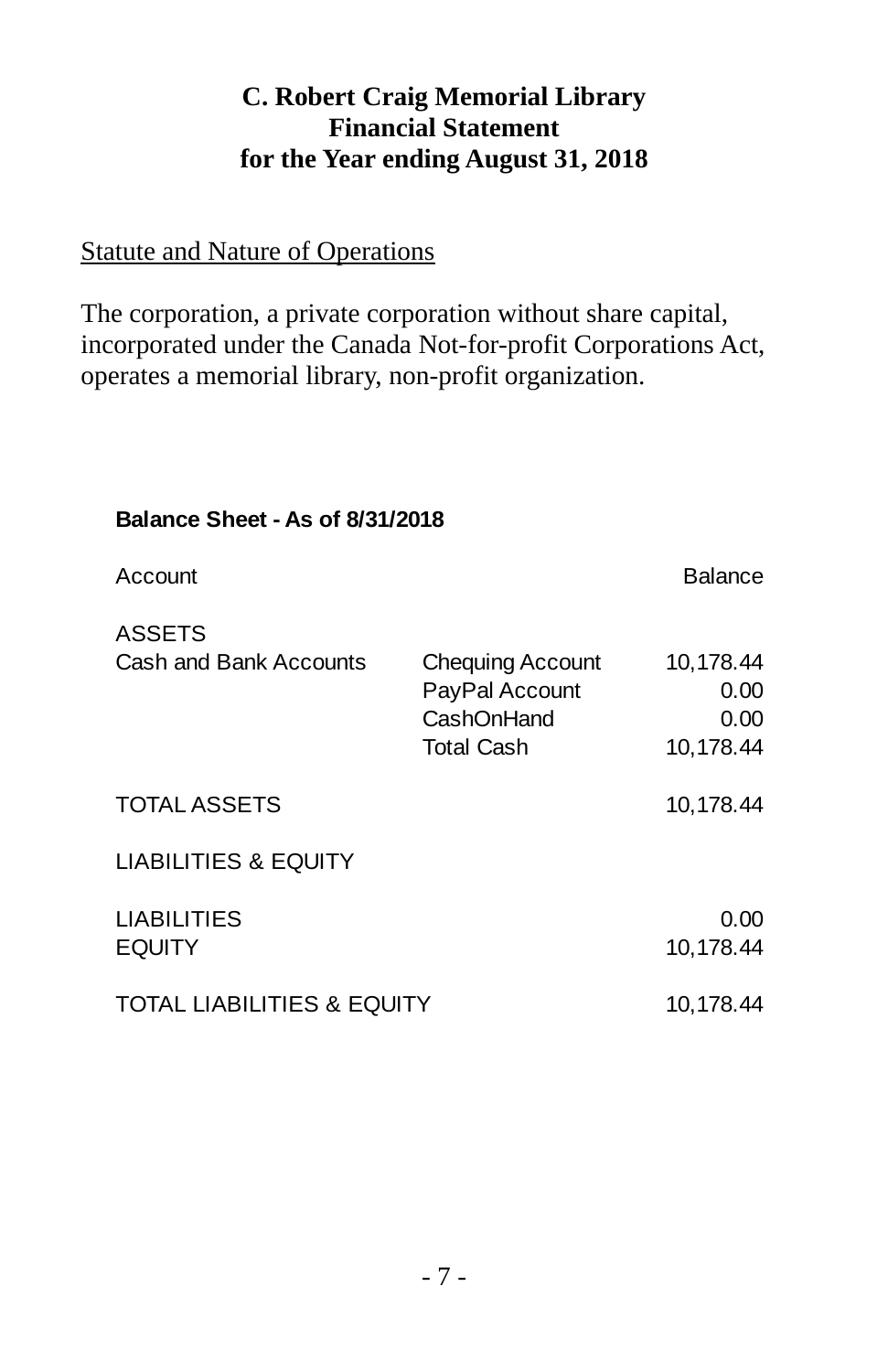#### **C. Robert Craig Memorial Library Financial Statement for the Year ending August 31, 2018**

#### **Income Statement**

9/1/2017 through 8/31/2018 (in Canadian Dollars) (Cash Basis)

#### INCOME

|                 | Donations<br>Memberships<br>Other Inc |          | 1,056.00<br>380.00<br>0.15 |
|-----------------|---------------------------------------|----------|----------------------------|
|                 | Sales-Magazines                       | 135.15   |                            |
|                 | Sales-Books                           | 1,026.00 |                            |
|                 | Sales-Images                          | 80.00    |                            |
|                 | <b>TOTAL Sales</b>                    | 1,241.15 | 1,241.15                   |
|                 | <b>TOTAL INCOME</b>                   |          | 2,677.30                   |
| <b>EXPENSES</b> |                                       |          |                            |
|                 | Admin                                 |          | 321.32                     |
|                 | Insurance, Bus                        |          | 1,168.56                   |
|                 | Paypal Fees                           |          | 8.54                       |
|                 | <b>Purchases</b>                      |          |                            |
|                 | Purchases-Books                       | 66.10    |                            |
|                 | Purchases-Maps                        | 171.18   |                            |
|                 | <b>TOTAL Purchases</b>                | 237.28   | 237.28                     |
|                 | Storage (Dymon)                       |          | 2,529.11                   |
|                 | <b>TOTAL EXPENSES</b>                 |          | 4,264.81                   |
| <b>NET</b>      |                                       |          | (1,587.51)                 |

Accepted on behalf of the Board



Dave Venables, Dave Copeland, Acting President Treasurer

Withford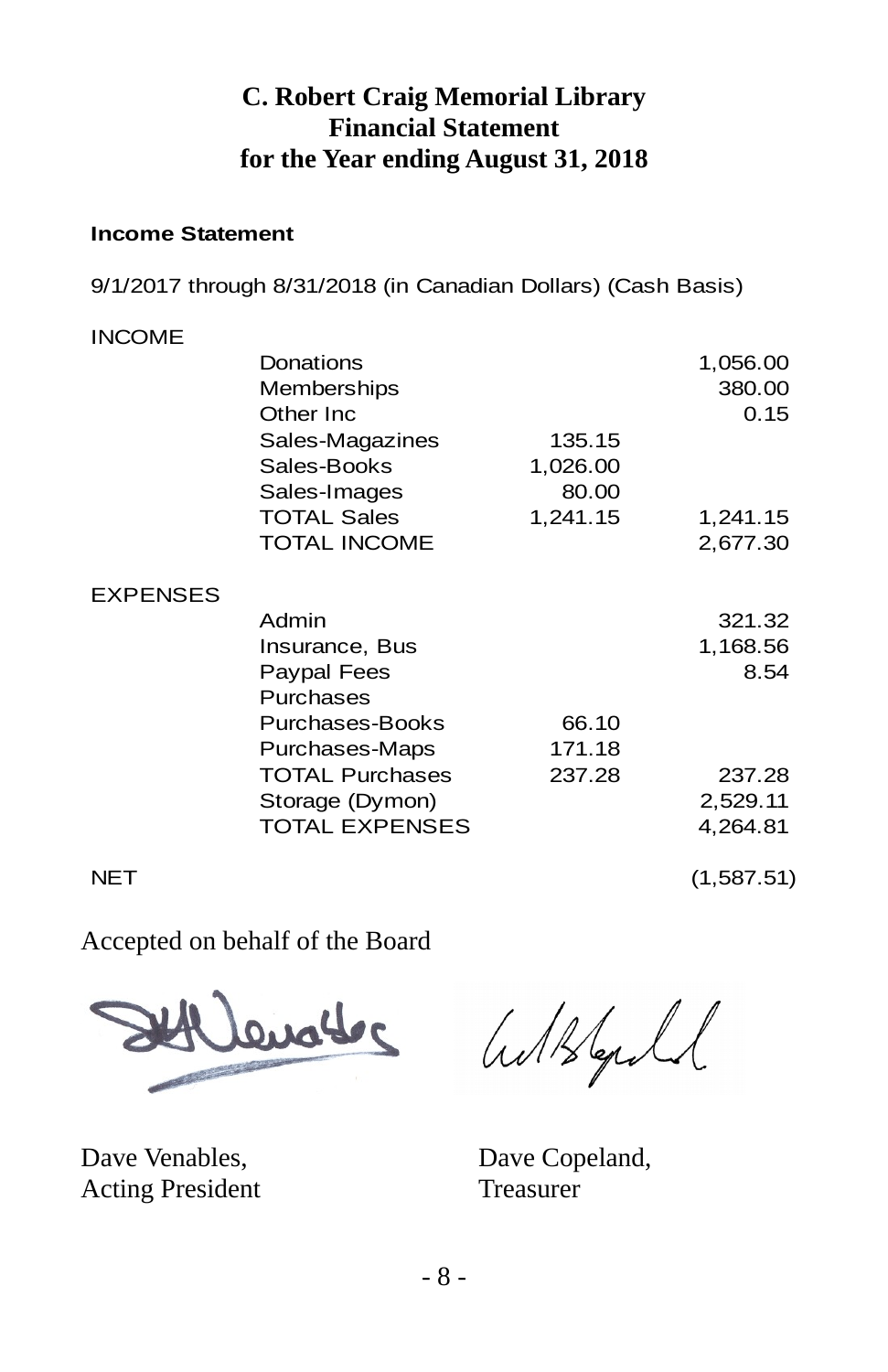#### **Librarian Reports**

#### Books and Periodicals

The integration of books and pamphlets from the Peters and Bytown Railway Society donations has been largely completed in the year under review, with some 450 titles added to our open shelves. All told the collection on the shelves in the Archives Reference room now numbers some 2230 volumes. Further work on these donations will cover replacing books currently on public shelves with better copies ie. hardback editions for soft covers etc.and some older books that require repairs prior to moving them to the open shelves. A few new titles have been purchased and placed on the shelves.

The work on these donations has tested the new book software and provided a useful basis for fine tuning. The books and pamphlet collection has now been placed on the website and is available on the internet to both the membership and the general public.

The library has a substantial collection of railway periodicals covering fifty titles from Canada and the United States. These publications contain a very broad coverage of the railway scene and supplement the books and pamphlet and picture collections. They fall into two categories, prototype and modelling. These are shelved together alphabetically. A major problem is that despite several efforts by various organizations it has not been possible to develop a comprehensive union list of articles. This can make research very time consuming and frustrating.

The recent donation from the Bytown Railway Society collection contains a substantial number of bound volumes of some of the prototype titles. Our current holdings often predate these bound volumes and will be retained and shelved with the bound volumes. Some of the planning for this process has been undertaken in the year under review.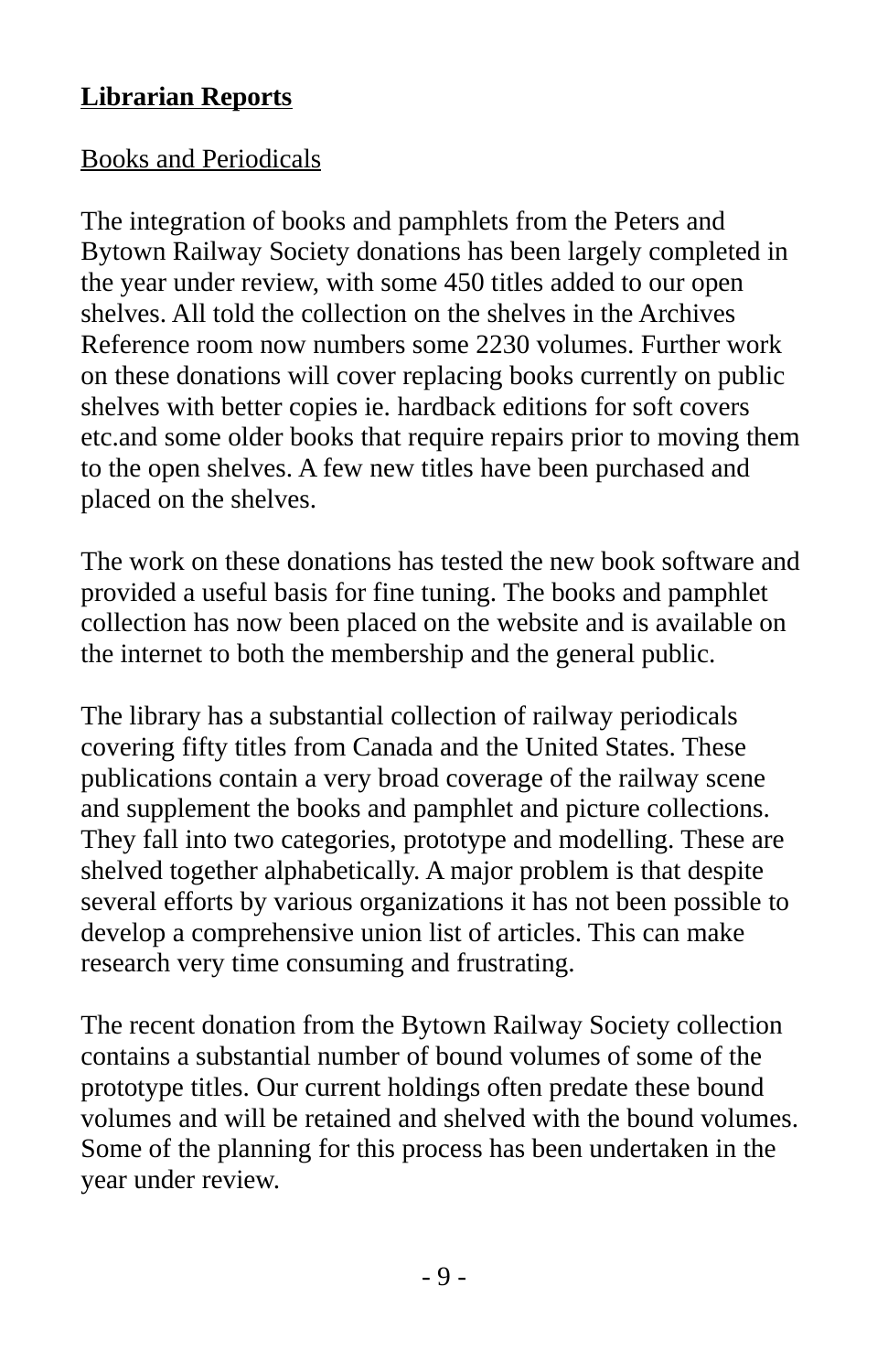In addition, the periodicals collection is slowly being entered into the new database from the existing paper records.

Dave Knowles.

# Maps, Drawings and Prints

We are continuing to expand our collection of the Maps and Drawings and Prints collections. There are 195 maps in the collection. While in the past year we have not catalogued any new maps, there are a number of maps from several collections that remain to be added, as the effort this past year has concentrated on the drawings collection. There are now 1651 drawings and prints in our collection.

Carl Swail.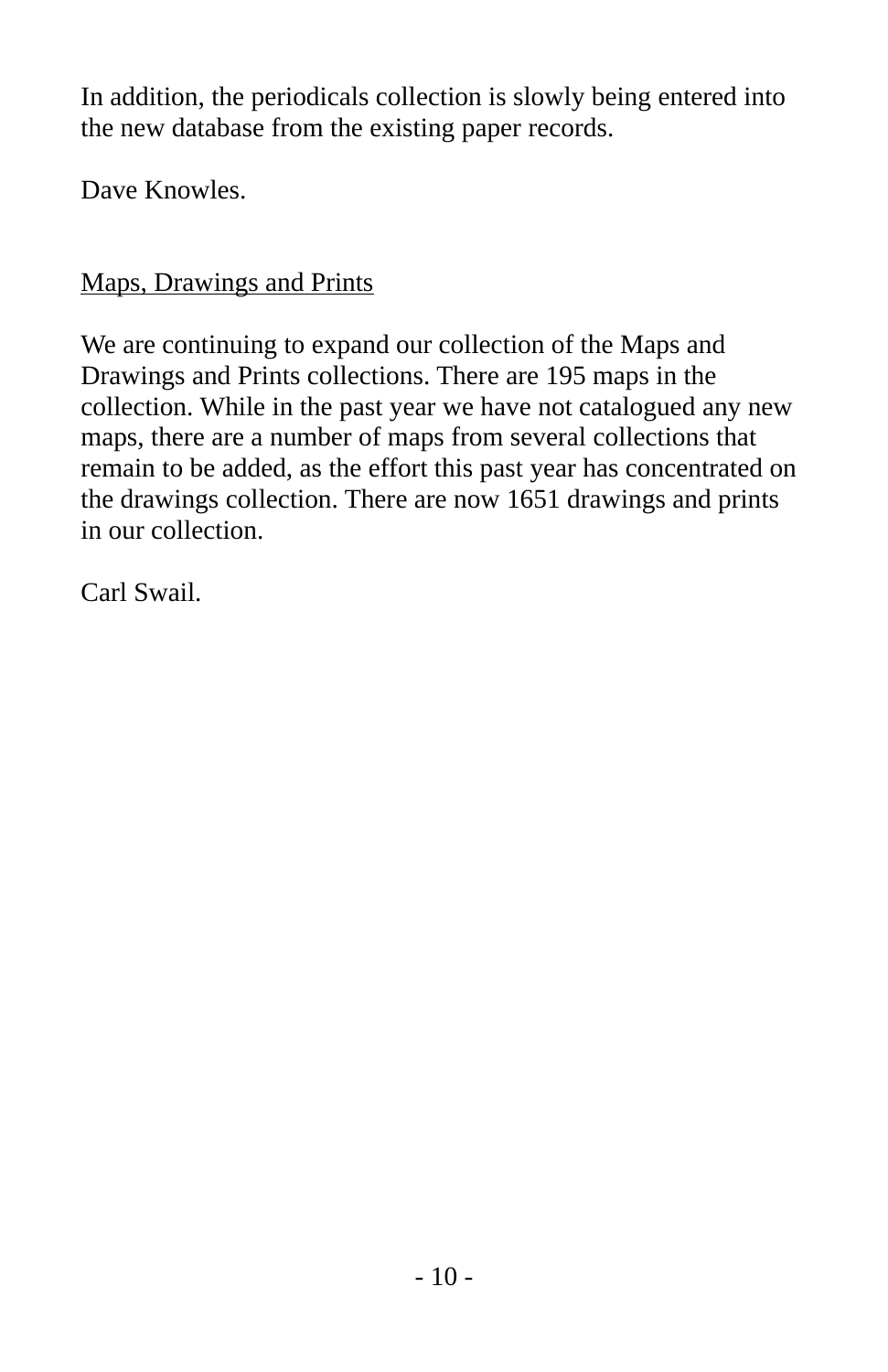## **Photographs**

Bruce Chapman has joined the Craig Library as a volunteer. He has been successfully trained by Dave Copeland in entering photograph information directly into the database. To date he has entered 1 of 10 logan boxes (each box holds 600 slides) from his donated slide collection.

Dave Copeland continued to maintain and upgrade the Pictures catalog software. Photo requests supplied by Dave Copeland: 1. Andrew Jeanes (e-mail request)-CPR Kingston & Pembroke Line (6 low res photos - revenue \$30).

2. Timothy Horton (e-mail request)-PGE gondollas (2 high res photos - revenue \$50).

Barry Innes and Paul Bown finished cataloguing the Iveson collection as well as cataloguing the Peters/Topping (140) and Mills (73) collections and are presently cataloguing the Patterson collection (ca. 2000).

Bob Meldrum received slide Logan boxes 90, 91, and 92 from Barry and Paul. Bob scanned the slides and uploaded all of them to Dave Copeland for insertion on the website.

David Steer volunteered to scan onto a DVD the Peters' collection of B & W photos (61) and negatives (79) photographed by W. Topping in the 1950's in B.C. He completed the DVD and passed it onto Barry and Paul for data entry.

David Stremes and Ray Farand have completed checking the Othen collection and have culled ca. half the collection of near duplicates. The remaining ca. 2000 slides are being re-organised into geographic areas in preparation for data entry.

Mike Shchepanek continued to check for omissions and errors for collections recently entered on the Pictures data base as well as checking and correcting past enteries. He also checked collections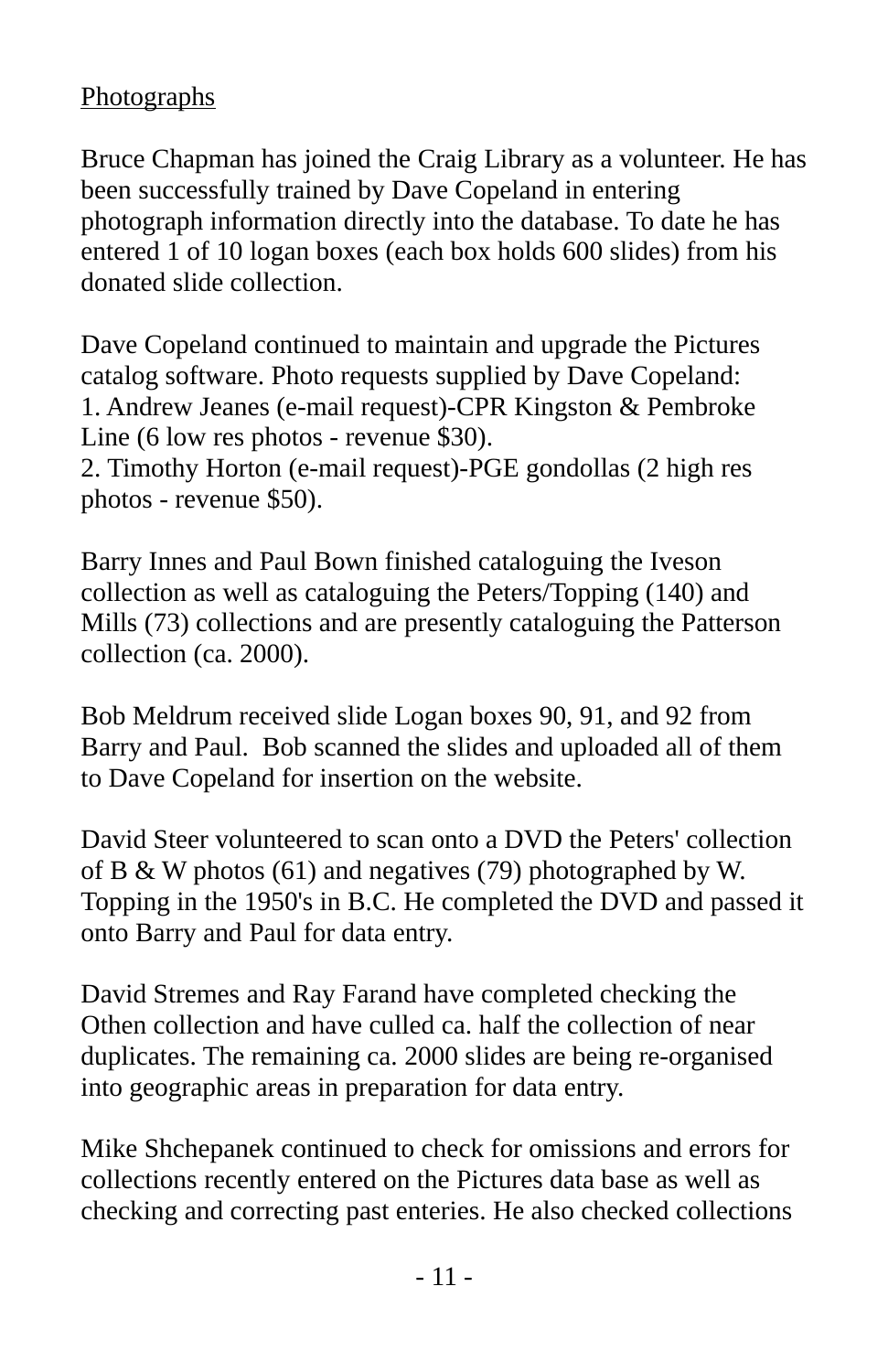for pest management issues as required. He was involved in resolving issues for all collections either entered into the Library or awaiting entry during the past year. Mike negotiated with Tom Patterson for the transfer of his large railway collection to the Craig Library. His timetable collection has been received and is stored at Dymon to be incorporated into the Librarys' collection. His four binder Canadian Railway postcard collection has been received and is being prepared for entry into the Craig Library collection at the Archives. Mike has received his slide collection (ca. 5000) and has inspected and culled ca. half (mainly near duplicates and US railroad photos). The remaining set of acceptable slides have been forwarded to Barry and Paul and are presently being entered on the data base. In addition Mike inspected and organised the Shrubsole B & W negative Canadian collection (ca. 350) and passed them onto Dave Steer for scanning onto a DVD.

Photo and information requests answered by Mike Shchepanek: 1. Doug Mayer (Revelstoke Railway Museum, BC)-Revelstoke Railway photos request.

2. Andrew Jeanes (e-mail request)-CPR Kingston & Pembroke Line photo request.

3. Timothy Horton (e-mail request)-PGE gondola photo request. 4. Doug Pelkola (Ottawa, ON)-pulpwood service cars photos request.

5. Harold Rowe (Dunrobin, ON)-Carp Ontario train photo request.

Mike Shchepanek.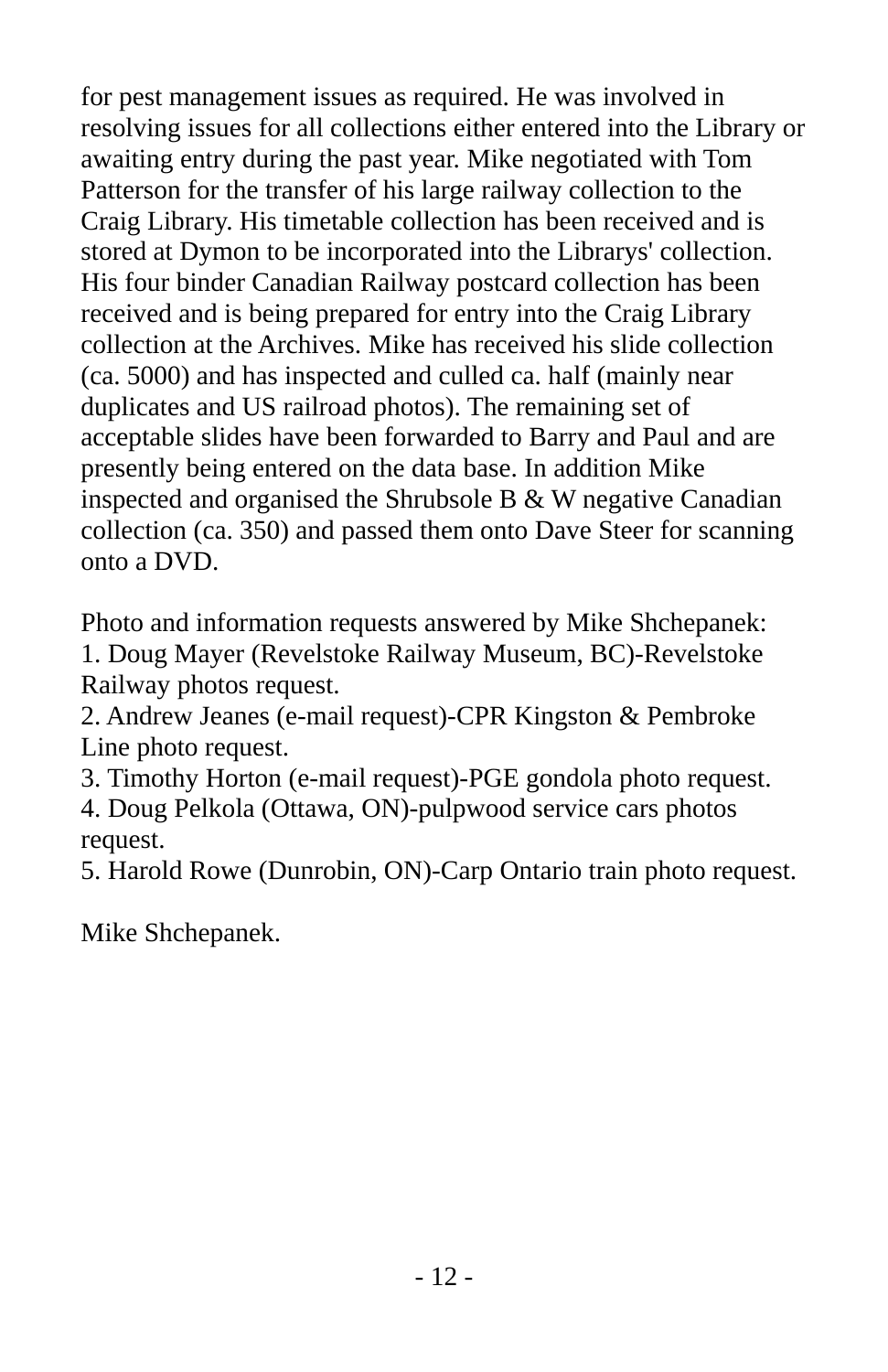# Timetables

With the consolidation and cataloging of the Peters and BRS collection, I identified additional needed Employee Timetables from my collection which have have been added to the Library's collection. Our collection now totals 3,549: 418 smaller supplements and Special Instructions, and 3,131 full timetables. Most have been moved to the Archives, and a next task will be to locate the duplicates (located in different boxes), determine the ones in better condition to keep, and rationalize their storage. The method of dealing with these duplicates has yet to be determined. In addition to Canadian railway (and their constituent companies) employee timetables, the Library has also amassed a number of employee timetables from U.S. railroads, as well as a number of related operational documents from both Canadian and U.S. railroads. The database of employee timetables will be published on our website by the end of 2018.

Gerry Gaugl completed the integration of the Peters and BRS collection of Public Timetables, adding duplicates from his collection where needed. I have also added some missing timetables from my collection. At present, there are 144 Canadian Pacific public timetables, the earliest being December 12, 1895, and 98 Canadian National public timetables catalogued. Remaining cataloguing of this combined collection, and publication of the database will be Fall of 2018.

Dave Stremes.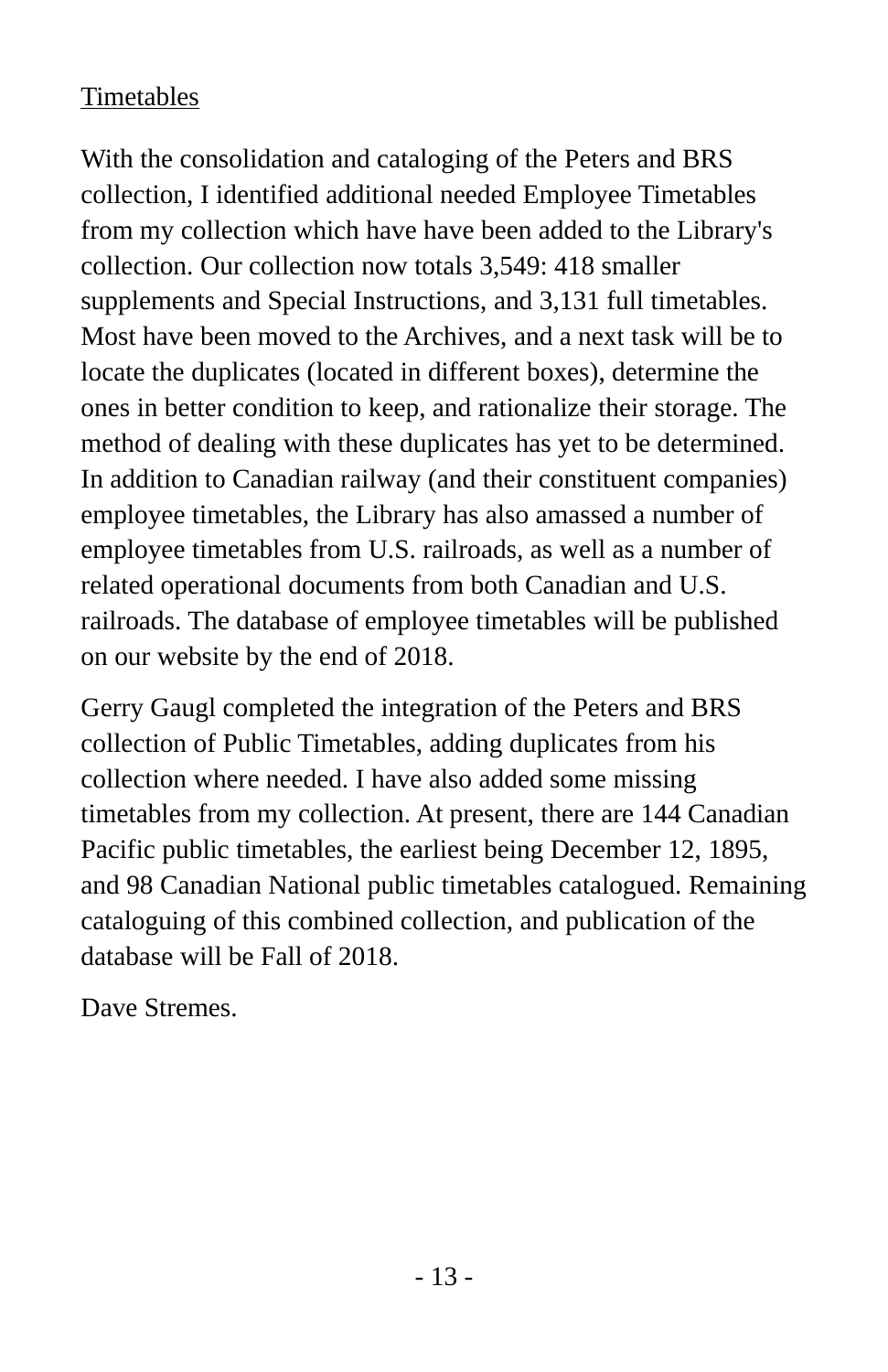## **Library Members at August 31, 2018.**

#### **Honorary Members**

| Joan Craig             | <b>Harriet Healy</b> |
|------------------------|----------------------|
| <b>Barbara Chivers</b> | Peter Nesbitt        |

#### **Ordinary Members**

| Patrick Brewer       | <b>Thomas Grumley</b> | Mike Shchepanek      |
|----------------------|-----------------------|----------------------|
| <b>Bruce Chapman</b> | David Knowles         | Mike Shore           |
| <b>Kevin Chomik</b>  | David McLellan        | <b>David Stremes</b> |
| Colin Churcher       | Robert Meldrum        | Carl Swail           |
| <b>Garry Comber</b>  | <b>Fred Mills</b>     | Malcolm Vant         |
| Dave Copeland        | <b>Bruce Morgan</b>   | Dave Venables        |
| Ray Farand           | Peter Murphy          | Ian Webb             |
| <b>Brian Gilhuly</b> | <b>Bill Seabrooke</b> |                      |
|                      |                       |                      |

# **Gifts of Cash**

| Patrick Brewer       | Michael Gaudet       | <b>Bill Seabrooke</b> |
|----------------------|----------------------|-----------------------|
| <b>Bruce Chapman</b> | <b>Brian Gilhuly</b> | Mike Shore            |
| Colin Churcher       | David Knowles        | Malcolm Vant          |
| Ray Farand           | <b>Bruce Morgan</b>  |                       |

#### **Other Volunteers**

Ray Farand Peter Satterly

Paul Bown Gerry Gaugl Bill Seabrooke Pat Brennan Barry Innes David Steer Bruce Chapman Robert Meldrum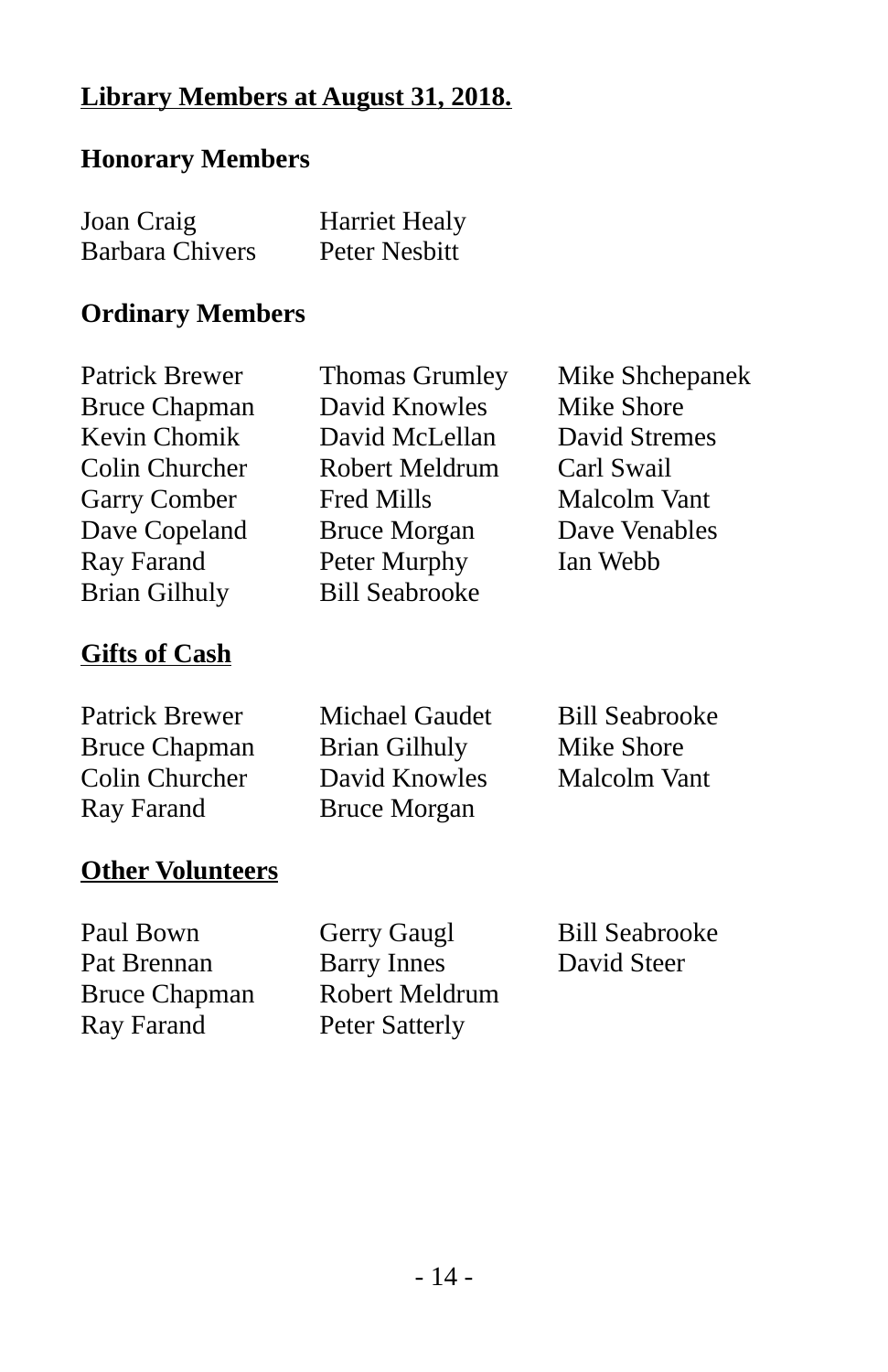## **Notes**